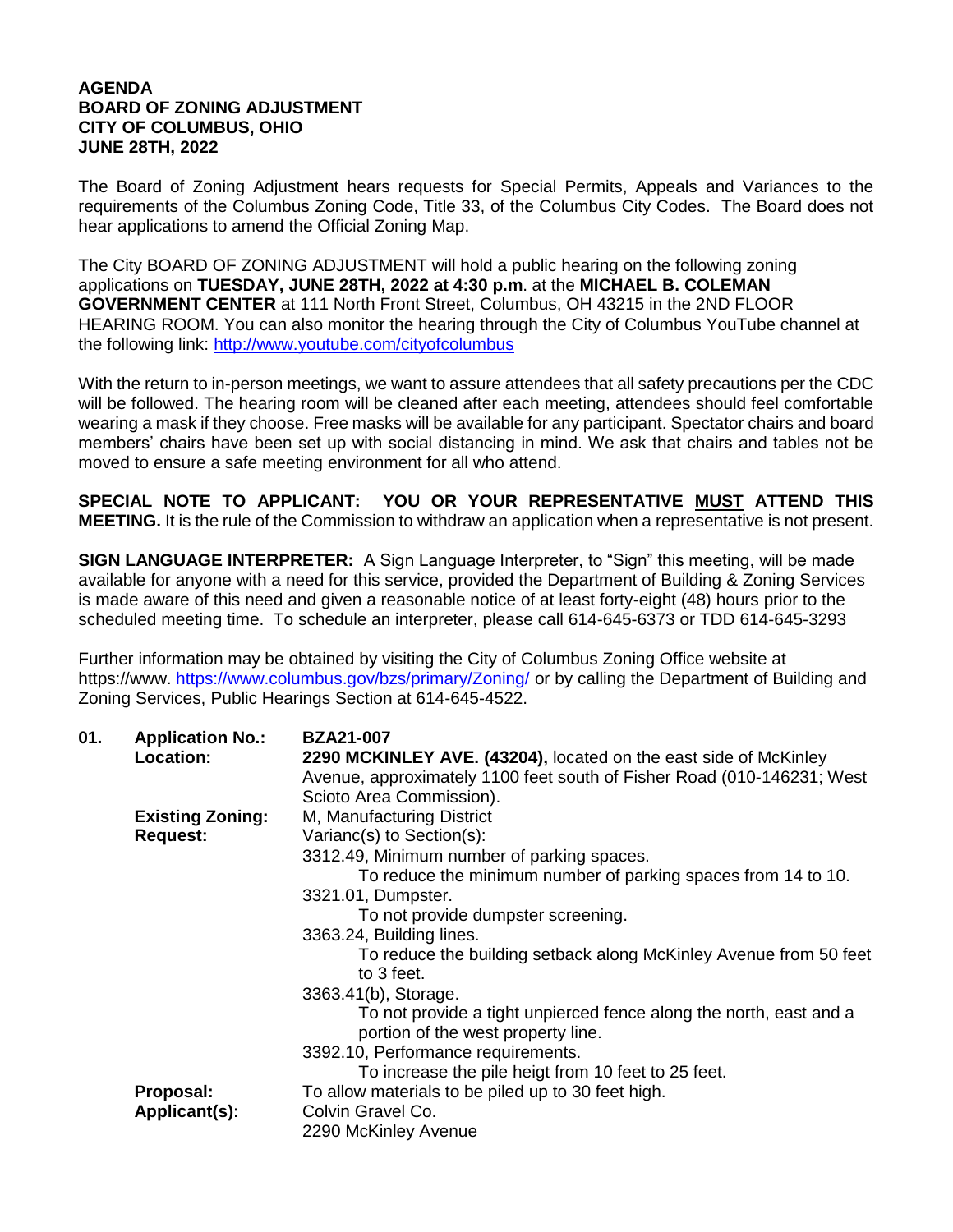| <b>Attorney/Agent:</b>              | Columbus, Ohio 43204<br>Smith & Hale, c/o Jeffrey L. Brown, Atty.<br>37 West Broad Street, Ste. 460 |
|-------------------------------------|-----------------------------------------------------------------------------------------------------|
| <b>Property Owner(s):</b> Applicant | Columbus, Ohio 43215                                                                                |
| <b>Planner:</b>                     | Jamie Freise, (614) 645-6350; JFFreise@Columbus.gov                                                 |

| 02. | <b>Application No.:</b>   | <b>BZA21-057</b>                                                    |
|-----|---------------------------|---------------------------------------------------------------------|
|     | Location:                 | 1967 JACKSON RD. (43223), located at the terminus of Jackson Road,  |
|     |                           | approximately 215 feet west of Geneva Avenue (570-105108; Southwest |
|     |                           | Area Commission).                                                   |
|     | <b>Existing Zoning:</b>   | M, Manufacturing District                                           |
|     | <b>Request:</b>           | Special Permit(s) to Section(s):                                    |
|     |                           | 3389.07, Impound lot, junk yard or salvage yard.                    |
|     |                           | To grant a Special Permit to store a junked and salvaged vehicles.  |
|     |                           | 3389.12, Portable building.                                         |
|     |                           | To grant a Special Permit for a portable building.                  |
|     |                           | 3363.19(C), Location requirements.                                  |
|     |                           | To reduce the separation requirement of a more objectionable use    |
|     |                           | to a residentially zoned lot from 600 feet to 0 feet.               |
|     |                           | 3363.41(b), Storage.                                                |
|     |                           | To reduce the separation requirement of outdoor storage to a        |
|     |                           | residentially zoned lot from 600 feet to 0 feet.                    |
|     | Proposal:                 | A junk and salvage yard and a portable building.                    |
|     | Applicant(s):             | <b>GRK Auto Property, LLC</b>                                       |
|     |                           | 1967 Jackson Road                                                   |
|     |                           | Columbus, Ohio 43223                                                |
|     | <b>Attorney/Agent:</b>    | Bryan D. Thomas, Atty.                                              |
|     |                           | 490 City Park Avenue                                                |
|     |                           | Columbus, Ohio 43215                                                |
|     | <b>Property Owner(s):</b> | Harry McDermitt                                                     |
|     |                           | 8430 Patterson Road                                                 |
|     |                           | Hilliard, Ohio 43026                                                |
|     | <b>Planner:</b>           | Jamie Freise, (614) 645-6350; JFFreise@Columbus.gov                 |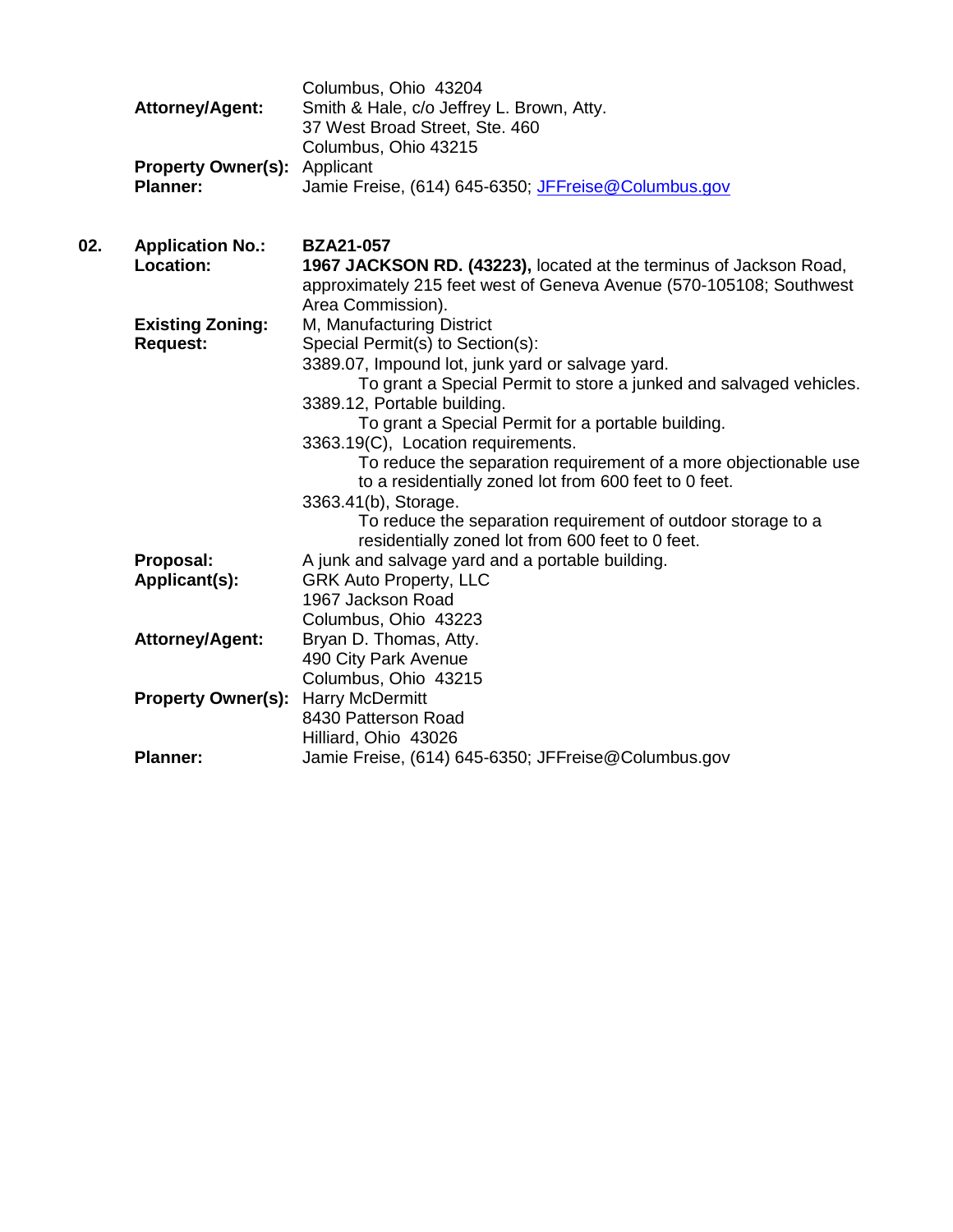| 03. | <b>Application No.:</b>   | <b>BZA21-161</b>                                                           |
|-----|---------------------------|----------------------------------------------------------------------------|
|     | <b>Location:</b>          | 245 N. MONROE AVE. (43085), located on the west side of North Monroe       |
|     |                           | Avenue approximately 166 feet south of Talmadge Street (010-012801;        |
|     |                           | Near East Area Commission).                                                |
|     | <b>Existing Zoning:</b>   | R-2F, Residential District                                                 |
|     | <b>Request:</b>           | Variance(s) to Section(s):                                                 |
|     |                           | 3332.05, Area district lot width requirements.                             |
|     |                           | To decrease the required lot width from 50 feet to 30 feet (Lots A,        |
|     |                           | $B, C, and D$ ).                                                           |
|     |                           | 3332.14, R-2F area district requirements.                                  |
|     |                           | To decrease the required lot size from 6,000 square feet to 5,250          |
|     |                           | sqaure feet (Lots A, B, C, and D).                                         |
|     | Proposal:                 | To split the existing parcel into four parcels and build four single unit  |
|     |                           | dwellings on each.                                                         |
|     | Applicant(s):             | New City Ohio c/o Sean Knoppe                                              |
|     |                           | P.O. Box 732                                                               |
|     |                           | Worthington, Ohio 43085                                                    |
|     | <b>Attorney/Agent:</b>    | None                                                                       |
|     | <b>Property Owner(s):</b> | Applicant                                                                  |
|     | <b>Planner:</b>           | Sierra L. Saumenig, (614) 645-7973; SLSaumenig@columbus.gov                |
|     |                           |                                                                            |
| 04. | <b>Application No.:</b>   | <b>BZA22-012</b>                                                           |
|     | <b>Location:</b>          | 168 PARKWOOD AVE. (43203), located at the northeast corner of              |
|     |                           | Parkwood Avenue and Hawthorne Park (010-050148; Near East Area             |
|     |                           | Commission).                                                               |
|     | <b>Existing Zoning:</b>   | R-3, Residential District                                                  |
|     | <b>Request:</b>           | Variance(s) to Section(s):                                                 |
|     |                           | 3332.21, Building lines.                                                   |
|     |                           | To reduce the building setback along Parkwood Avenue from 19.2'            |
|     |                           | to 14'.                                                                    |
|     |                           | 3332.38(G), Private Garage                                                 |
|     |                           | To increase the height of a detached garage from 15 feet to 24 feet.       |
|     |                           | 3332.26(E), Minimum side yard                                              |
|     |                           | To reduce the minimum east side yard from 3 feet to 1.8 feet.              |
|     | Proposal:                 | To construct a 1,285 sq.ft. addition to an existing 1,775 sq.ft. accessory |
|     |                           | building.                                                                  |
|     | Applicant(s):             | <b>Capitol Holdings East</b>                                               |
|     |                           | 1570 Hawthorne Park                                                        |
|     |                           | Columbus, Ohio 43203                                                       |
|     | <b>Attorney/Agent:</b>    | Sarah Mackert, Architect                                                   |
|     |                           | 1580 State Route 55                                                        |
|     |                           | Urbana, Ohio 43078                                                         |
|     | <b>Property Owner(s):</b> | Applicant                                                                  |
|     | <b>Planner:</b>           | Jamie Freise, (614) 645-6350; JFFreise@Columbus.gov                        |
|     |                           |                                                                            |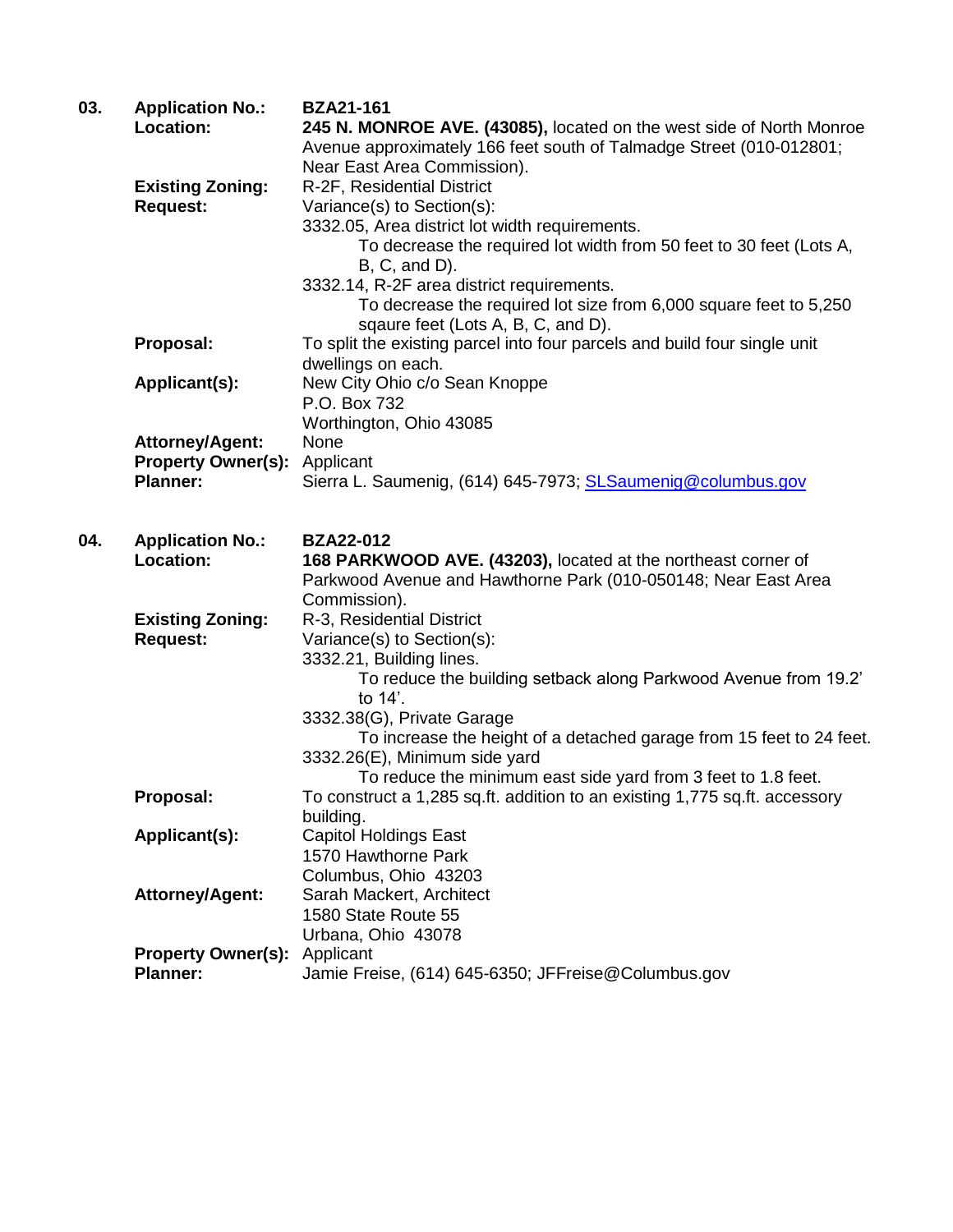| 05. | <b>Application No.:</b>   | <b>BZA22-024</b>                                                  |
|-----|---------------------------|-------------------------------------------------------------------|
|     | Location:                 | 1655 MOOBERRY ST. (43205), located on the south side of Mooberry  |
|     |                           | Street, approximately 90 feet east of Seymour Avenue (010-007099; |
|     |                           | Livingston Avenue Area Commission).                               |
|     | <b>Existing Zoning:</b>   | R-2F, Residential District                                        |
|     | <b>Request:</b>           | Variance(s) to Section(s):                                        |
|     |                           | 3321.05(B)(1), Vision clearance.                                  |
|     |                           | To allow a parking space to encroach by 2 feet 3 inches into the  |
|     |                           | northeast clear vision triangle.                                  |
|     |                           | 3332.21, Building lines.                                          |
|     |                           | To reduce the building setback from 10 feet to 6 feet 3 inches.   |
|     |                           | 3312.27, Parking setback line.                                    |
|     |                           | To reduce the minimmum number of required parking spaces from     |
|     |                           | $4$ to $2$ .                                                      |
|     | Proposal:                 | To construct a two-unit dwelling.                                 |
|     | Applicant(s):             | <b>Lasting Legacy Real Estate</b>                                 |
|     |                           | 7224 West Campus Road                                             |
|     |                           | New Albany, Ohio 43054                                            |
|     | <b>Attorney/Agent:</b>    | Michael Neiman, Atty.                                             |
|     |                           | 175 South 3rd Street, Suite 200                                   |
|     |                           | Columbus, Ohio 43215                                              |
|     | <b>Property Owner(s):</b> | City of Columbus, Land Redevelopment Division                     |
|     |                           | 845 Parsons Avenue                                                |
|     |                           | Columbus, Ohio 43206                                              |
|     | <b>Planner:</b>           | Adam Trimmer, (614) 645-2749; ADTrimmer@Columbus.gov              |
|     |                           |                                                                   |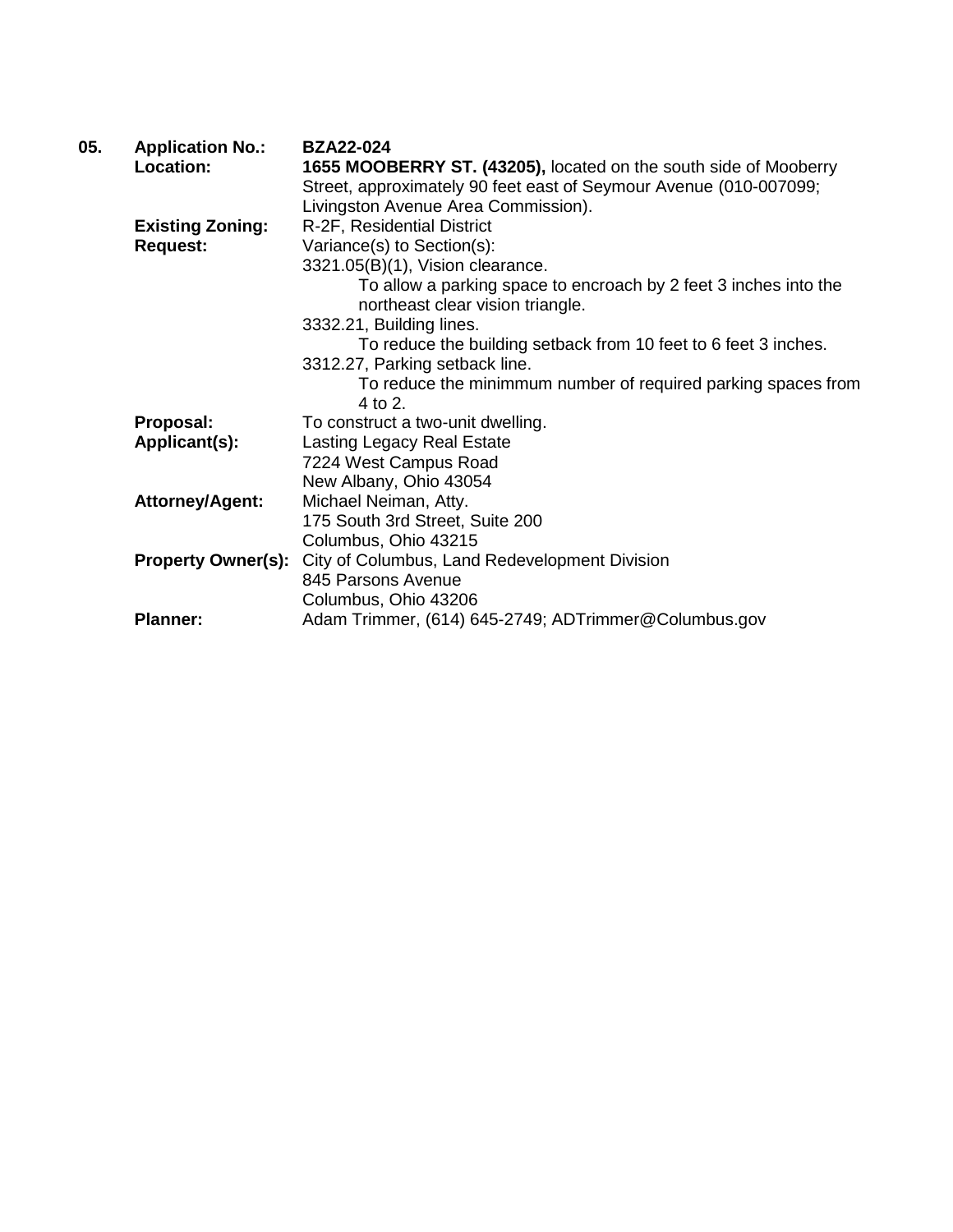| 06. | <b>Application No.:</b>   | <b>BZA22-027</b>                                                           |
|-----|---------------------------|----------------------------------------------------------------------------|
|     | Location:                 | 240 MIAMI AVE. (43203), located on the east side of Miami Avenue,          |
|     |                           | approximately 230 feet north of East Spring Street (010-016976; Near East  |
|     |                           | Area Commission).                                                          |
|     | <b>Existing Zoning:</b>   | R-2F, Residential District                                                 |
|     | <b>Request:</b>           | Variance(s) to Section(s):                                                 |
|     |                           | 3332.05(A)(4), Area district lot width requirements.                       |
|     |                           | To reduce the minimum lot width from 50 feet to 35 feet.                   |
|     |                           | 3332.26(C)(3), Minimum side yard permitted.                                |
|     |                           | To reduce both minimum side yards from 5 feet to 3 feet.                   |
|     |                           | 3312.49, Minimum number of parking spaces.                                 |
|     |                           | To reduce the required number of parking spaces from 4 to 2.               |
|     | Proposal:                 | To construct a two-unit dwelling.                                          |
|     |                           | Joss Construction Group, LLC; c/o Ankur Gupta                              |
|     | Applicant(s):             |                                                                            |
|     |                           | 6631 Commerce Parkway, Suite E                                             |
|     |                           | Dublin, Ohio 43017                                                         |
|     | <b>Attorney/Agent:</b>    | Plank Law Firm; c/o Rebecca J. Mott, Atty.                                 |
|     |                           | 411 East Town Street, Floor 2                                              |
|     |                           | Columbus, Ohio 43215                                                       |
|     | <b>Property Owner(s):</b> | Applicant                                                                  |
|     | <b>Planner:</b>           | Jamie Freise, (614) 645-6350; JFFreise@Columbus.gov                        |
| 07. | <b>Application No.:</b>   | <b>BZA22-045</b>                                                           |
|     | Location:                 | 3460 S. HIGH ST. (43207), located on the northeast corner of South High    |
|     |                           | Street and Rockwell Road (010-111434; Far South Columbus Area              |
|     |                           |                                                                            |
|     |                           | Commission).                                                               |
|     | <b>Existing Zoning:</b>   | AR-O, Apartment Office; and C-4, Commercial District District              |
|     | <b>Request:</b>           | Variance(s) to Section(s):                                                 |
|     |                           | 3372.704(A), Setback requirements.                                         |
|     |                           | To reduce the building setback along a primary street from 23 feet         |
|     |                           | to 12 feet.                                                                |
|     |                           | 3372.704 (D), Setback requirements.                                        |
|     |                           | To reduce the setback for a parking lot along a primary street from        |
|     |                           | 10 feet to 5 feet.                                                         |
|     |                           | 3372.705 (B), Building design standards.                                   |
|     |                           | To reduce the minimum width of a principal building along a primary        |
|     |                           | building frontage from 60% to 45% of the lot.                              |
|     |                           | 3312.49, Minimum numbers of parking spaces required.                       |
|     |                           | To increase the maximum number of parking spaces from 21                   |
|     |                           | spaces to 26 spaces.                                                       |
|     | Proposal:                 | To raze an existing office building and construct an urgent care facility. |
|     | Applicant(s):             | <b>Brad Copp</b>                                                           |
|     |                           | 3805 Edwards Road, Suite 390                                               |
|     |                           | Cincinnati, Ohio 45209                                                     |
|     | <b>Attorney/Agent:</b>    | <b>Matt Poindexter</b>                                                     |
|     |                           | 2800 Corporate Exchange Drive, Suite 400                                   |
|     |                           | Columbus, Ohio 43231                                                       |
|     | <b>Property Owner(s):</b> | Fifth Third Bank of Columbus                                               |
|     |                           | 3640 South High Street                                                     |
|     |                           | Columbus, Ohio 43207                                                       |
|     | <b>Planner:</b>           | Steven Smedley, 614-645-6130; SFSmedley@Columbus.gov                       |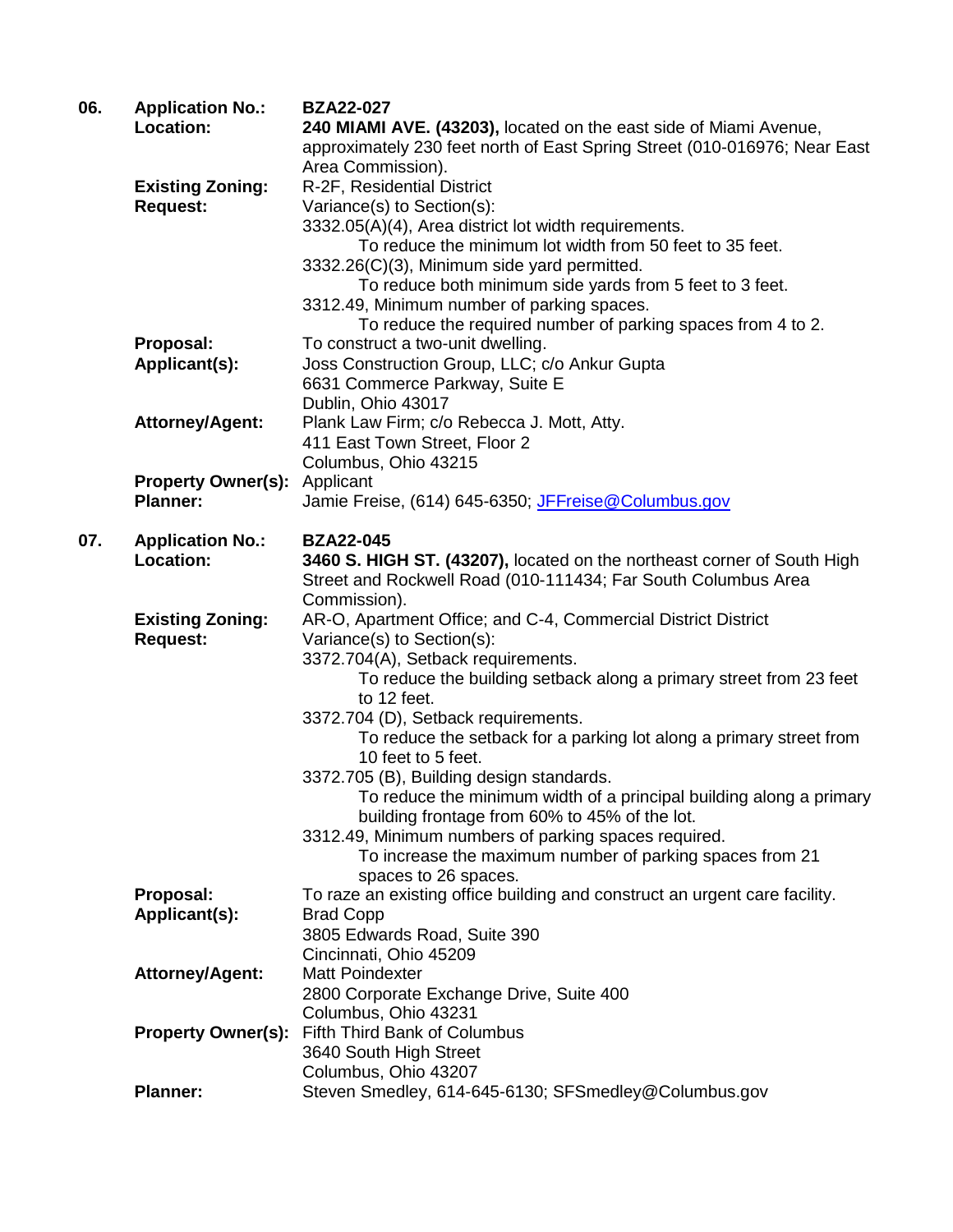| 08. | <b>Application No.:</b>   | <b>BZA22-046</b>                                                          |
|-----|---------------------------|---------------------------------------------------------------------------|
|     | Location:                 | 1550 E. CHERRY ST. (43205), located on the north side of East Cherry      |
|     |                           | Street apoximently 221 feet west of Kelton Avenue (010-003637; Near       |
|     |                           | East Area Commission).                                                    |
|     | <b>Existing Zoning:</b>   | R-3, Residential District                                                 |
|     | <b>Request:</b>           | Variance(s) to Section(s):                                                |
|     |                           | 3332.13, R-3 area district requirements.                                  |
|     |                           | To reduce the lot area from 5,000 square feet to 2,803 square feet.       |
|     |                           | 3332.19, Fronting.                                                        |
|     |                           | To allow a dwelling to front on an alley rather than a public street.     |
|     |                           | 3312.49, Minimum numbers of parking spaces required.                      |
|     |                           | To reduce the number of required parking spaces from 2 to 1               |
|     | Proposal:                 | To construct a single-unit dweling                                        |
|     | Applicant(s):             | Kohr Royer Griffith, Inc.                                                 |
|     |                           | 1480 Dublin Road,                                                         |
|     |                           | Columbus, Ohio 43215                                                      |
|     | <b>Attorney/Agent:</b>    | David Hodge, Underhill & Hodge LLC                                        |
|     |                           | 8000 Walton Parkway, Suite 260                                            |
|     |                           | New Albany, OH 43054                                                      |
|     | <b>Property Owner(s):</b> | Applicant                                                                 |
|     | <b>Planner:</b>           | Adam Trimmer, 614-645-1469, ADTrimmer@Columbus.gov                        |
|     |                           |                                                                           |
|     |                           |                                                                           |
|     |                           |                                                                           |
| 09. | <b>Application No.:</b>   | <b>BZA22-047</b>                                                          |
|     | Location:                 | 4066 MORSE RD. (43230), located at the terminus of Service Road 7A,       |
|     |                           | approximately 460 feet north of Morse Road. (600-150025; Northland        |
|     |                           | Community Council).                                                       |
|     | <b>Existing Zoning:</b>   | C-4, Commercial District                                                  |
|     | <b>Request:</b>           | Special Permit(s) to Section(s):                                          |
|     |                           | 3389.151, Ohio Medical Marijuana Control Program Retail Dispensary.       |
|     |                           | To grant a Special Permit for a Medical Marijuana Retail                  |
|     |                           | Dispensary.                                                               |
|     | Proposal:                 | To permit an Ohio Medical Marijuana Retail Dispensary.                    |
|     | Applicant(s):             | Ickes Holt, LLC                                                           |
|     |                           | 4301 Darrow Road, Suite 1100                                              |
|     |                           | Stow, Ohio 44224                                                          |
|     | <b>Attorney/Agent:</b>    | Development/Architecture Collaborative, c/o Andrew Johnson                |
|     |                           | PO Box 12802                                                              |
|     |                           | Columbus, Ohio 43212                                                      |
|     | <b>Property Owner(s):</b> | Solomon Oil Company                                                       |
|     |                           | 4066 Morse Road                                                           |
|     | <b>Planner:</b>           | Columbus, Ohio 43230<br>Jamie Freise, 614-645-6350; JFFreise@Columbus.gov |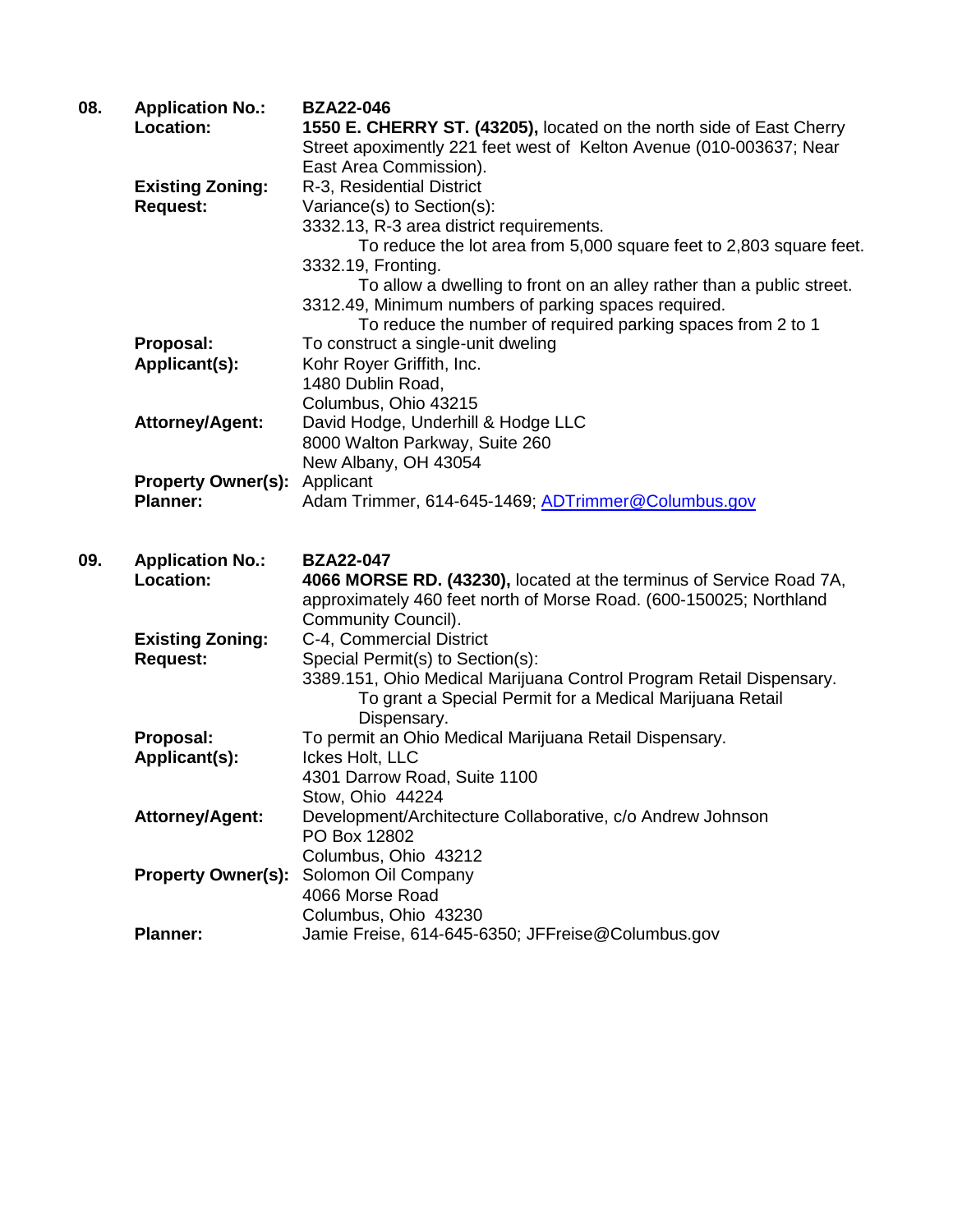| 10. | <b>Application No.:</b>   | <b>BZA22-048</b>                                                     |
|-----|---------------------------|----------------------------------------------------------------------|
|     | Location:                 | 1600 WEST 5TH AVE. (43212), located on the northwest corner of West  |
|     |                           | 5th Avenue and North Star Avenue (010-067227, 010-062277, & 010-     |
|     |                           | 062278; 5th by Northwest Area Commission).                           |
|     | <b>Existing Zoning:</b>   | C-4, Commercial District                                             |
|     | <b>Request:</b>           | Variance(s) to Section(s):                                           |
|     |                           | 3372.604(A), Building Setback.                                       |
|     |                           | to increase the maximum building setback from 10 feet to 13 feet.    |
|     |                           | 3372.604(B), Parking Areas.                                          |
|     |                           | to allow parking areas to be located on the side of the building and |
|     |                           | to reduce the parking setback from 5 feet to zero feet.              |
|     |                           | 3372.605(A), Primary Building Frontage Door.                         |
|     |                           | to eliminate the requirement for a door on West Fifth Avenue.        |
|     |                           | 3372.605(B), Building Width Along Primary Frontage.                  |
|     |                           | to reduce the minimum building width along West Fifth Avenue from    |
|     |                           | 60% of the lot width to 15.41% of the lot width.                     |
|     |                           | 3372.607(C) - Dumpster Location.                                     |
|     |                           | to allow a dumpster to be located to the side of a building.         |
|     | Proposal:                 | To construct an 880 Square-foot resturant with a drive thru window.  |
|     | Applicant(s):             | Kohr Royer Griffith, Inc.                                            |
|     |                           | 1480 Dublin Road                                                     |
|     |                           | Columbus, Ohio 43215                                                 |
|     | <b>Attorney/Agent:</b>    | David Hodge, Underhill & Hodge LLC                                   |
|     |                           | 8000 Walton Parkway, Suite 260                                       |
|     |                           | New Albany, Ohio 43054                                               |
|     | <b>Property Owner(s):</b> | KRG Associates, Inc.                                                 |
|     |                           | 1480 Dublin Road                                                     |
|     |                           | Columbus, Ohio 43215                                                 |
|     | <b>Planner:</b>           | Adam Trimmer, 614-645-1469; ADTrimmer@Columbus.gov                   |
|     |                           |                                                                      |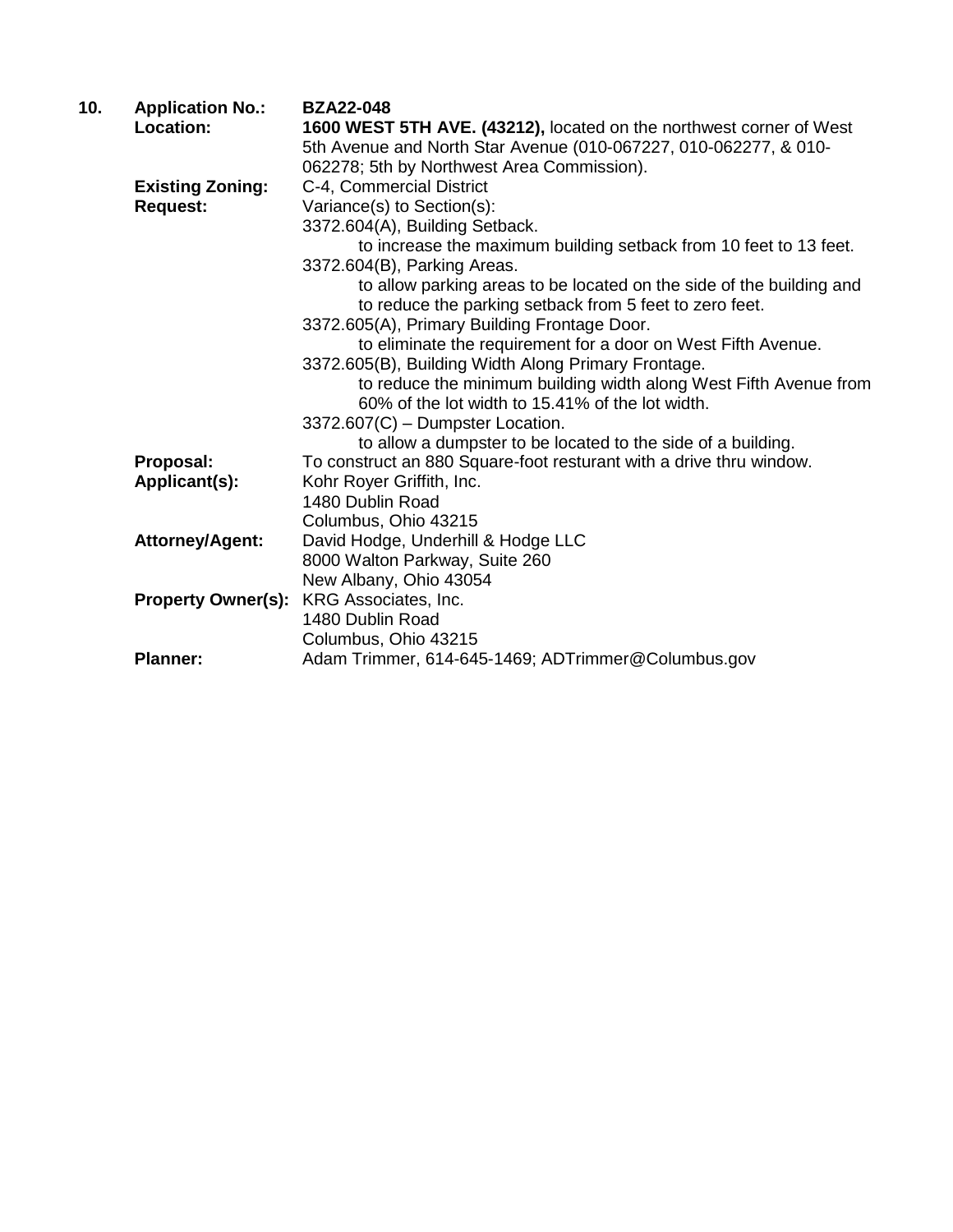| 11. | <b>Application No.:</b><br>Location: | <b>BZA22-050</b><br>2970 HAYDEN RD. (43016), located on the north east side of Hayden             |
|-----|--------------------------------------|---------------------------------------------------------------------------------------------------|
|     |                                      | Road, approximately 80 feet north west of Bethel Road (590-199059;                                |
|     |                                      | Northwest Civic Association).                                                                     |
|     | <b>Existing Zoning:</b>              | C-4, Commercial District                                                                          |
|     | <b>Request:</b>                      | Variance(s) to Section(s):                                                                        |
|     |                                      | 3312.49, Minimum numbers of parking spaces required.                                              |
|     |                                      | To reduce the number of additional required parking spaces from<br>11 to $0.$                     |
|     | Proposal:                            | To expand an existing 2,374 sq.ft. eating and drinking establishment by                           |
|     |                                      | 1,157 sq.ft.                                                                                      |
|     | Applicant(s):                        | Slick Whiskers Front Yard BBQ, Inc.                                                               |
|     |                                      | 2021 Smokymill Road                                                                               |
|     |                                      | Dublin, Ohio 43016                                                                                |
|     | <b>Attorney/Agent:</b>               | KMFY Law, c/o Jon Stevenson, Atty.                                                                |
|     |                                      | 250 East Town Street, Ste. 200                                                                    |
|     |                                      | Columbus, Ohio 43215                                                                              |
|     | <b>Property Owner(s):</b>            | HR Plaza, LLC                                                                                     |
|     |                                      | 4635 Aberdeen Avenue                                                                              |
|     | <b>Planner:</b>                      | Dublin, Ohio 43016                                                                                |
|     |                                      | Jamie Freise, 614-645-6350; JFFreise@Columbus.gov                                                 |
| 12. | <b>Application No.:</b>              | <b>BZA22-051</b>                                                                                  |
|     | Location:                            | 40 LIGHTSHINE LN. (43235), located on the west side of Flint Road on a                            |
|     |                                      | private street (Lightshine Lane) approximately 1,115 feet south of Park                           |
|     |                                      | Road (610-241149; Far North Columbus Communities Coalition).                                      |
|     | <b>Existing Zoning:</b>              | RR, Rural Residential District                                                                    |
|     | <b>Request:</b>                      | Variance(s) to Section(s):                                                                        |
|     |                                      | 3332.19, Fronting.                                                                                |
|     |                                      | To allow a dwelling to not front a public street.                                                 |
|     |                                      | 3332.38(F), Private garage.<br>To increase the allowable total garage area from 1,016 SF to 1,806 |
|     |                                      | SF.                                                                                               |
|     |                                      | 3332.38(G), Private garage.                                                                       |
|     |                                      | To increase the allowable height of a detached garage from 15 feet<br>to 25 feet.                 |
|     | Proposal:                            | To construct a 27 foot by 42 foot (1,106 SF) detached 3 car garage.                               |
|     | Applicant(s):                        | Dave Perry                                                                                        |
|     |                                      | 411 East Town Street, Floor 1                                                                     |
|     |                                      | Columbus, Ohio 43215                                                                              |
|     | <b>Attorney/Agent:</b>               | Donald Plank, Atty.                                                                               |
|     |                                      | 411 East Town Street, Floor 2                                                                     |
|     |                                      | Columbus, Ohio 43215                                                                              |
|     | <b>Property Owner(s):</b>            | Larry Clark and Helen MacMurray                                                                   |
|     |                                      | 40 Lightshine Lane                                                                                |
|     |                                      | Columbus, Ohio 43235                                                                              |
|     | <b>Planner:</b>                      | Steven Smedley, 614-645-6130; SFSmedley@Columbus.gov                                              |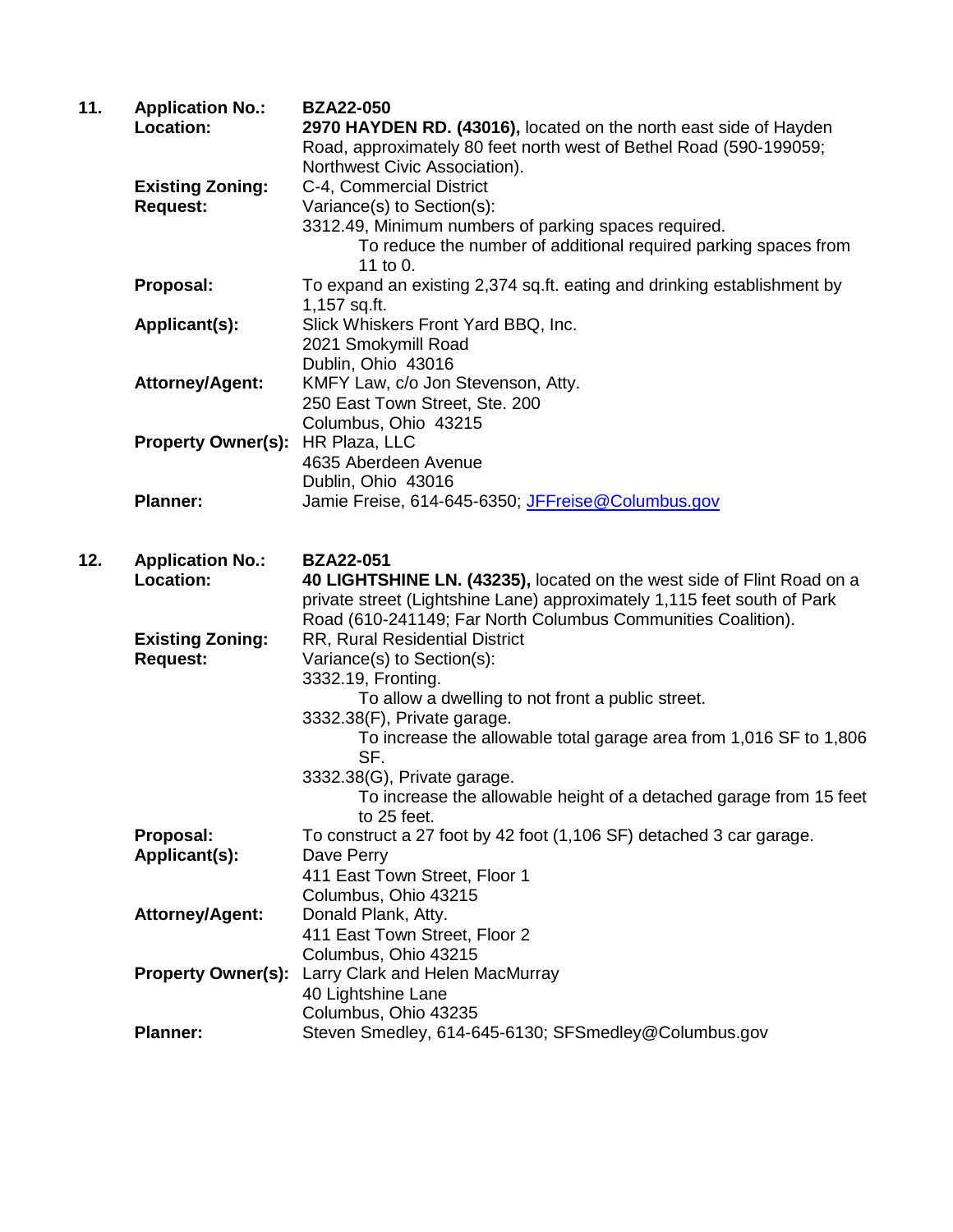| 13. | <b>Application No.:</b>   | <b>BZA22-052</b>                                                             |
|-----|---------------------------|------------------------------------------------------------------------------|
|     | Location:                 | 742 HARMON AVE. (43223), located on the northeast corner of Harmon           |
|     |                           | Avenue and Griggs Avenue (010-011642; ).                                     |
|     | <b>Existing Zoning:</b>   | M, Manufacturing District                                                    |
|     | <b>Request:</b>           | Special Permit(s) to Section(s):                                             |
|     |                           | 3389.04, Crematory.                                                          |
|     |                           | To grant a Special Permit for a pet crematory.                               |
|     | Proposal:                 | A change of use from comerical warehouse to a pet crematory.                 |
|     | Applicant(s):             | <b>Misty Sirch</b>                                                           |
|     |                           | 2 Daniels Way                                                                |
|     |                           | Cranston, Rhode Island, 02921                                                |
|     | <b>Attorney/Agent:</b>    | None                                                                         |
|     | <b>Property Owner(s):</b> | Applicant                                                                    |
|     |                           | 1226 Manning Parkway, Unit H                                                 |
|     |                           | Powell, Ohio 43065                                                           |
|     | <b>Planner:</b>           | Adam Trimmer, 614-645-1469; ADTrimmer@Columbus.gov                           |
|     |                           |                                                                              |
|     |                           |                                                                              |
| 14. | <b>Application No.:</b>   | <b>BZA22-055</b>                                                             |
|     | Location:                 |                                                                              |
|     |                           | 80 N. 20th ST. (43203), located on the east side of North 20th Street        |
|     |                           | approximately 80 feet north of East Gay Street (010-035718; Near East        |
|     |                           | Area Commission).                                                            |
|     | <b>Existing Zoning:</b>   | R-2F, Residential District                                                   |
|     | <b>Request:</b>           | Variance(s) to Section(s):                                                   |
|     |                           | 3332.26(C) (3), Minimum side yard permitted.                                 |
|     |                           | To reduce the minimum side yard setbacks from 5 feet to 3.5 feet             |
|     |                           | 3332.18(D), Basis of computing area.                                         |
|     |                           | To increase the maximum lot coverage from 50% to 52.3%                       |
|     |                           | 3332.27, Rear yard.                                                          |
|     |                           | To reduce the rear yard area from the required 25% to 15%                    |
|     | Proposal:                 | To construct a two-unit dwelling with an attached garage.                    |
|     | Applicant(s):             | Maple Craft LLC c/o Gary Dunn                                                |
|     |                           | 5863-C Zarley Street                                                         |
|     |                           | New Albany, Ohio 43054                                                       |
|     | <b>Attorney/Agent:</b>    | None                                                                         |
|     | <b>Property Owner(s):</b> | City of Columbus                                                             |
|     |                           | 845 Parsons Avenue                                                           |
|     | <b>Planner:</b>           | Columbus, Ohio 43206<br>Steven Smedley, 614-645-6130; SFSmedley@Columbus.gov |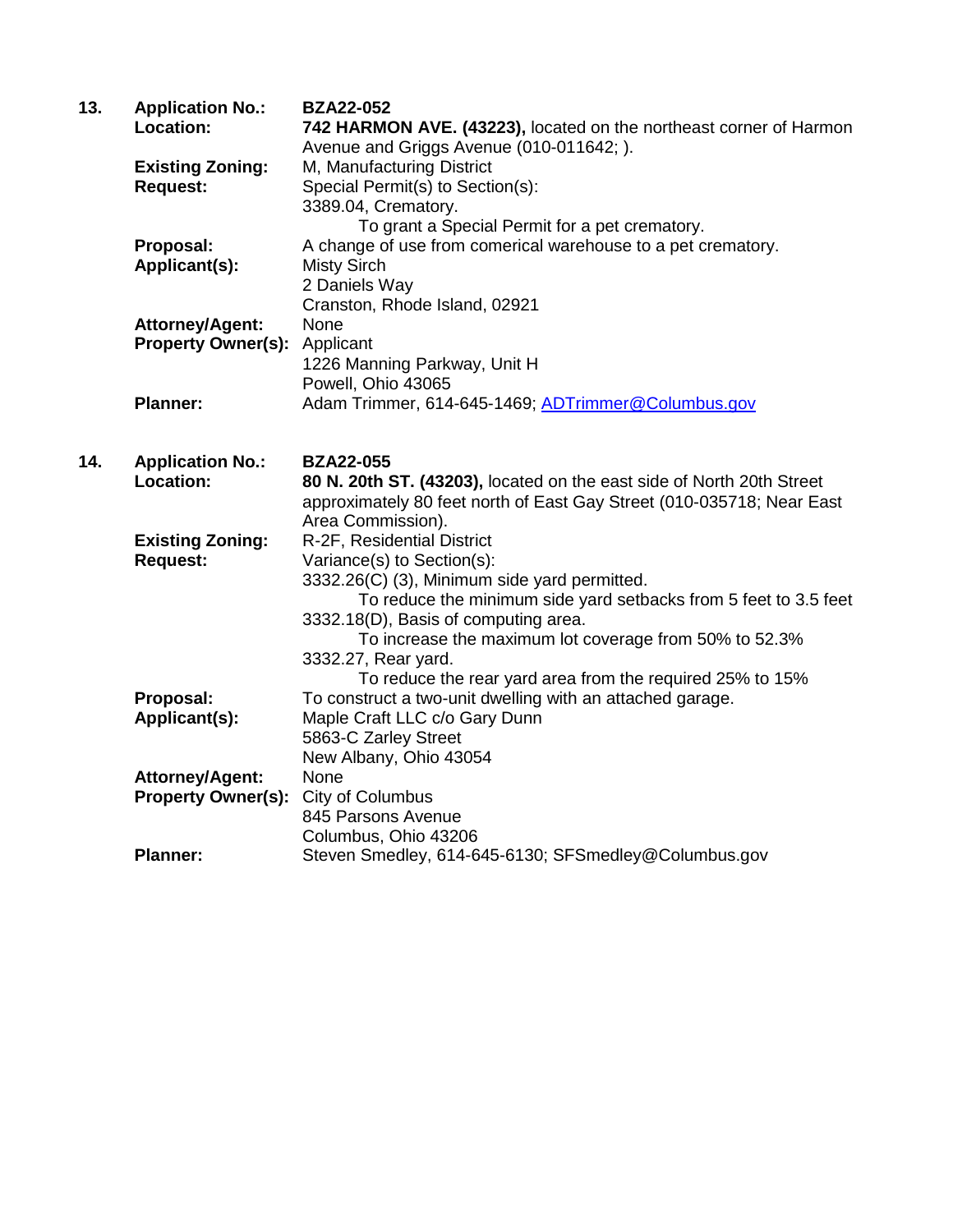| 15. | <b>Application No.:</b>   | <b>BZA22-059</b>                                                     |
|-----|---------------------------|----------------------------------------------------------------------|
|     | Location:                 | 919 BELLOWS AVE. (43223), located on the south side of Bellows       |
|     |                           | Avenue approximately 140 feet east of Hawkes Avenue (010-010548;     |
|     |                           | Franklinton Area Commission).                                        |
|     | <b>Existing Zoning:</b>   | R-4, Residential District                                            |
|     | <b>Request:</b>           | Variance(s) to Section(s):                                           |
|     |                           | 3332.25, Maximum side yards required.                                |
|     |                           | To reduce the total side yard requirement from 6.2 feet to 5.1 feet. |
|     |                           | *3332.05(A)(4), Area district lot width requirements.                |
|     |                           | To reduce the minimum lot width for both Lot A and Lot B from 50     |
|     |                           | feet to 31 feet.                                                     |
|     |                           | *3332.15, R-4 Area district Requirements.                            |
|     |                           | To reduce Lot B's square footage from 7,500 square feet to 2,883     |
|     |                           | square feet.                                                         |
|     |                           | *3332.18(C), Basis of computing area.                                |
|     |                           | To increase the building lot coverage from 50 percent to 50.9        |
|     |                           | percent (Lot B).                                                     |
|     |                           | *3332.26, Minimum side yard.                                         |
|     |                           | To reduce the required minimum side yard from 5 feet 10 inches to    |
|     |                           | 4 feet on the western side of Lot B and to reduce it for Lot A to 0  |
|     |                           | feet and 1 foot 7 inches for the detached garage.                    |
|     |                           | *3332.27, Rear yard.                                                 |
|     |                           | To reduce Lot B's rear yard from 25 percent to 8.6 percent.          |
|     |                           | *3312.49(C), Minimum numbers of parking spaces required.             |
|     |                           | To reduce the minimum number of parking spaces from 6 to 3.          |
|     |                           | *Previously approved.                                                |
|     | Proposal:                 | To construct a three-unit dwelling.                                  |
|     | Applicant(s):             | R & M Real Property LLC c/o Ryan Mainwaring                          |
|     |                           | 1587 Climbing Fig Drive                                              |
|     |                           | Blacklick, Ohio 43004                                                |
|     | <b>Attorney/Agent:</b>    | None                                                                 |
|     | <b>Property Owner(s):</b> | Applicant                                                            |
|     | <b>Planner:</b>           | Steven Smedley, 614-645-6130; SFSmedley@Columbus.gov                 |
|     |                           |                                                                      |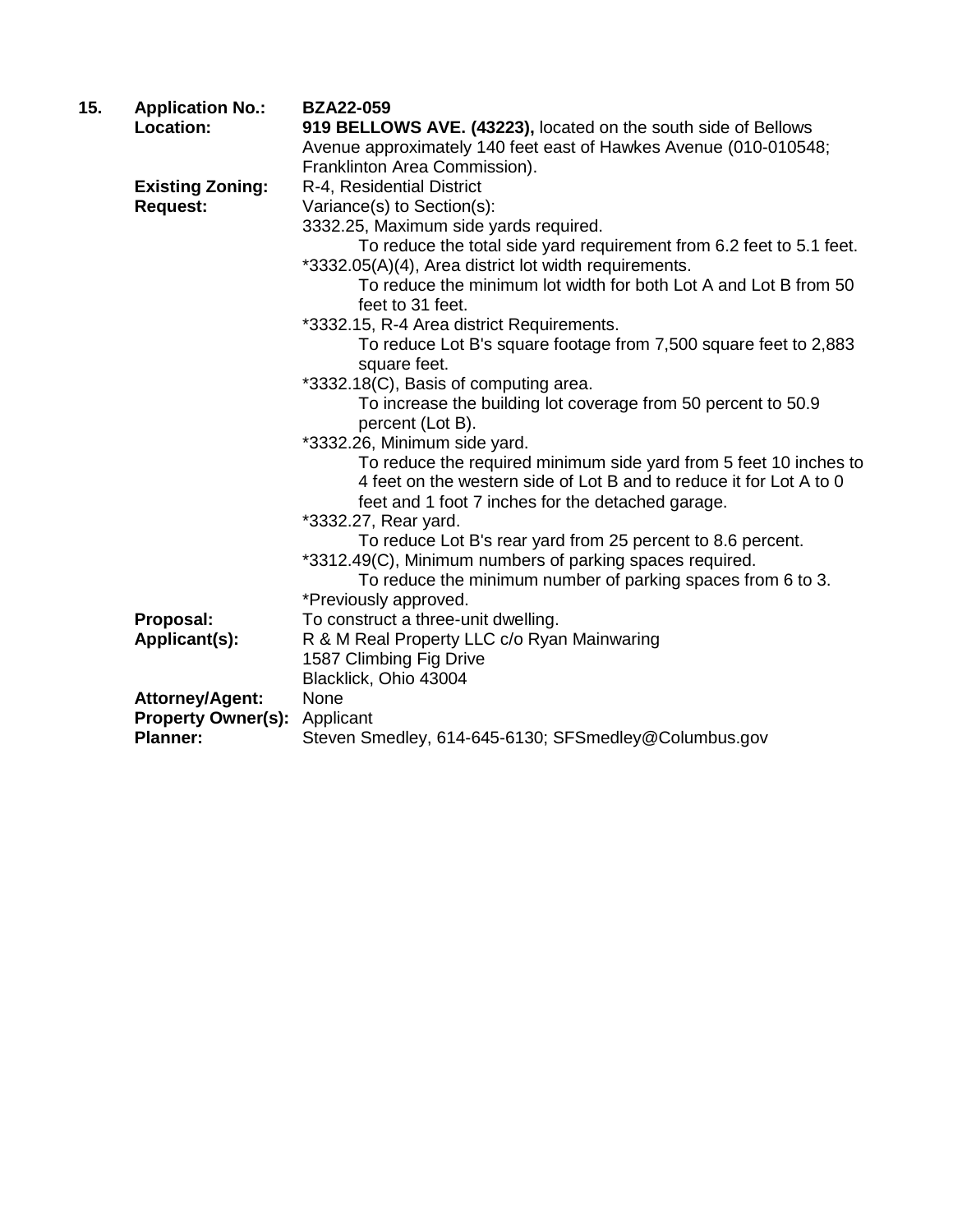| 16. | <b>Application No.:</b>   | <b>BZA22-062(A)</b>                                                     |
|-----|---------------------------|-------------------------------------------------------------------------|
|     | Location:                 | 2000-2060 S. HIGH ST. (43207), located at the northeast corner of South |
|     |                           | High Street and Kingston Avenue (010-104087 & 7 others; Columbus        |
|     |                           | Southside Area Commission).                                             |
|     | <b>Existing Zoning:</b>   | M, Manufacturing District                                               |
|     | <b>Request:</b>           | Variance(s) to Section(s):                                              |
|     |                           | 3312.09, Aisle.                                                         |
|     |                           | To reduce the minimum drive aisle width for those drive aisles and      |
|     |                           | parking spaces impacted by parcel lines, as shown on the stamped        |
|     |                           | site plan.                                                              |
|     |                           | 3312.25, Maneuvering.                                                   |
|     |                           | To allow maneuvering across parcel lines and to allow parking           |
|     |                           | spaces divided by parcel lines                                          |
|     |                           | 3312.27, Parking setback line.                                          |
|     |                           | To reduce the minimum parking setback line from 10 feet to 0 feet.      |
|     |                           | 3312.29, Parking space.                                                 |
|     |                           | To reduce the minimum parking space size for those spaces               |
|     |                           | impacted by parcel lines, as shown on the stamped site plan.            |
|     |                           | 3312.39, Striping and marking.                                          |
|     |                           | To eliminate the striping requirement for 119 existing parking          |
|     |                           | unimproved surface parking spaces.                                      |
|     |                           | 3312.43, Required surface for parking.                                  |
|     |                           | To allow parking on an unimproved surface for 119 existing parking      |
|     |                           | unimproved surface parking spaces.                                      |
|     |                           | 3312.49(C), Minimum number of vehicular parking spaces.                 |
|     |                           | To reduce the minimum number of vehicular parking spaces from           |
|     |                           | 912 to 236.                                                             |
|     |                           | 3321.01(A), Dumpster area screening.                                    |
|     |                           | To eliminate the dumpster screening requirement.                        |
|     | Proposal:                 | A lot combination and maintenance of some manufacturing space and a     |
|     |                           | change of use to office, retail, restaurant, and event space.           |
|     | Applicant(s):             | KDL Properties, LLC; c/o Justin McAllister                              |
|     |                           | 2050 South High Street                                                  |
|     |                           | Columbus, Ohio 43207                                                    |
|     | <b>Attorney/Agent:</b>    | Underhill & Hodge; c/o David Hodge, Atty.                               |
|     |                           | 8000 Walton Parkway, Suite 260                                          |
|     | <b>Property Owner(s):</b> | New Albany, Ohio 43054                                                  |
|     | <b>Planner:</b>           | Applicant<br>Jamie Freise, (614) 645-6350; JFFreise@Columbus.gov        |
|     |                           |                                                                         |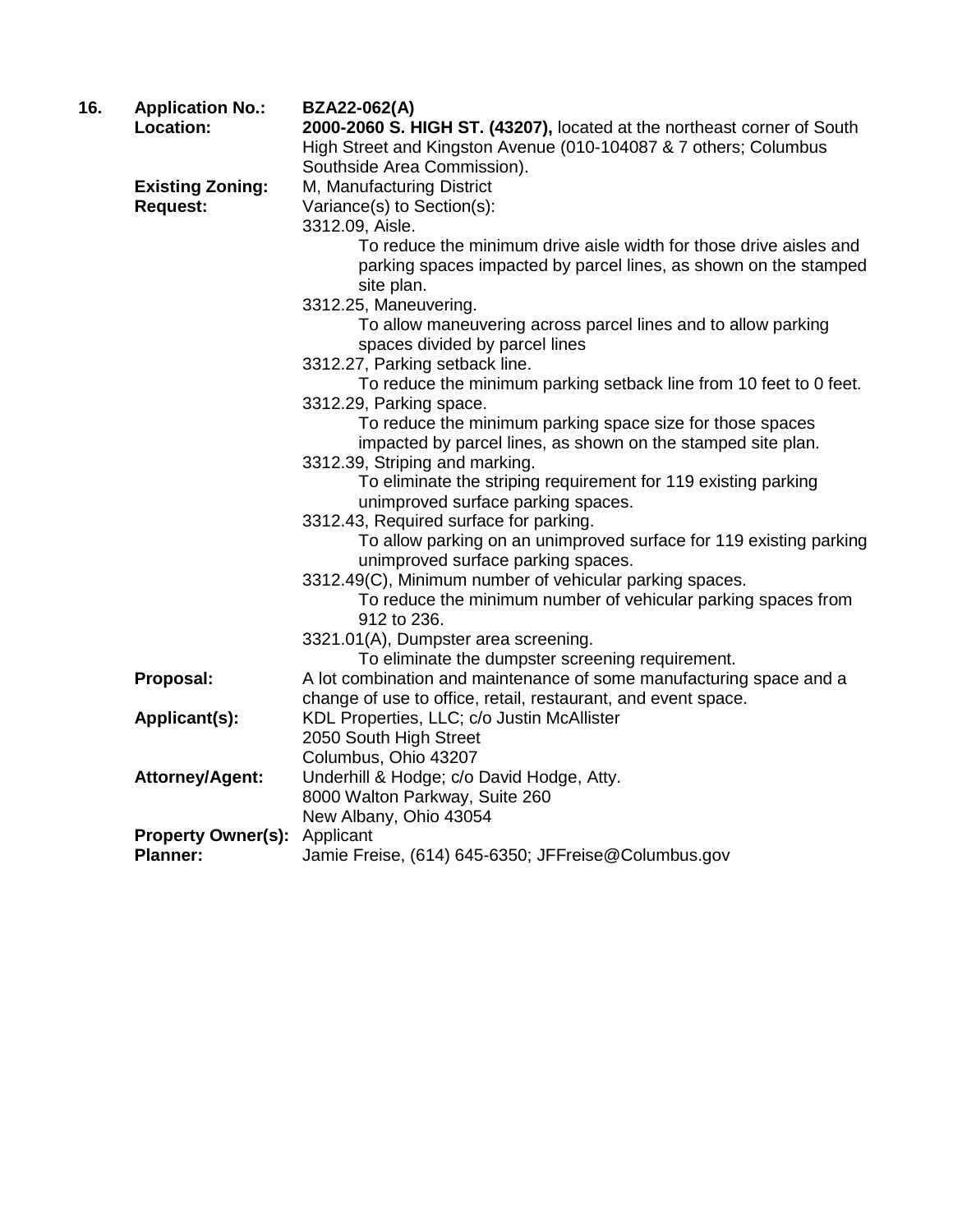| 17. | <b>Application No.:</b>   | <b>BZA22-062(B)</b>                                                                                                                                  |
|-----|---------------------------|------------------------------------------------------------------------------------------------------------------------------------------------------|
|     | Location:                 | 2000-2060 S. HIGH ST. (43207), located at the northeast corner of South                                                                              |
|     |                           | High Street and Kingston Avenue (010-104087 & 7 others; Columbus                                                                                     |
|     |                           | Southside Area Commission).                                                                                                                          |
|     | <b>Existing Zoning:</b>   | M, Manufacturing District                                                                                                                            |
|     | <b>Request:</b>           | Variance(s) to Section(s):                                                                                                                           |
|     |                           | 3312.09, Aisle.                                                                                                                                      |
|     |                           | To reduce the minimum drive aisle width for those drive aisles and<br>parking spaces impacted by parcel lines, as shown on the stamped<br>site plan. |
|     |                           | 3312.21(A), Interior landscaping and screening.                                                                                                      |
|     |                           | To reduce the minimum number of interior landscaping trees from 2<br>to zero.                                                                        |
|     |                           | 3312.25, Maneuvering.                                                                                                                                |
|     |                           | To allow maneuvering across parcel lines and to allow parking                                                                                        |
|     |                           | spaces divided by parcel lines                                                                                                                       |
|     |                           | 3312.27, Parking setback line.                                                                                                                       |
|     |                           | To reduce the minimum parking setback line from 10 feet to 0 feet.                                                                                   |
|     |                           | 3312.29, Parking space.                                                                                                                              |
|     |                           | To reduce the minimum parking space size for those spaces                                                                                            |
|     |                           | impacted by parcel lines, as shown on the stamped site plan.                                                                                         |
|     |                           | 3312.49(C), Minimum number of vehicular parking spaces.                                                                                              |
|     |                           | To reduce the minimum number of vehicular parking spaces from<br>266 to 15.                                                                          |
|     |                           | 3312.53, Minimum number of loading spaces.                                                                                                           |
|     |                           | To reduce the minimum number of loading spaces from 1 to zero.                                                                                       |
|     |                           | 3321.05(A)(1), Clear vision for driveways to parking lots.                                                                                           |
|     |                           | To reduce the minimum vision clearance triangle from 10 feet to<br>zero feet on the west side of the driveway access from Kingston<br>Avenue         |
|     |                           | 3363.24(F), Building line                                                                                                                            |
|     |                           | To reduce the minimum building line to zero feet.                                                                                                    |
|     | Proposal:                 | A lot split and change of use to event space.                                                                                                        |
|     | Applicant(s):             | KDL Properties, LLC; c/o Justin McAllister                                                                                                           |
|     |                           | 2050 South High Street                                                                                                                               |
|     |                           | Columbus, Ohio 43207                                                                                                                                 |
|     | <b>Attorney/Agent:</b>    | Underhill & Hodge; c/o David Hodge, Atty.                                                                                                            |
|     |                           | 8000 Walton Parkway, Suite 260                                                                                                                       |
|     |                           | New Albany, Ohio 43054                                                                                                                               |
|     | <b>Property Owner(s):</b> | Applicant                                                                                                                                            |
|     | <b>Planner:</b>           | Jamie Freise, (614) 645-6350; JFFreise@Columbus.gov                                                                                                  |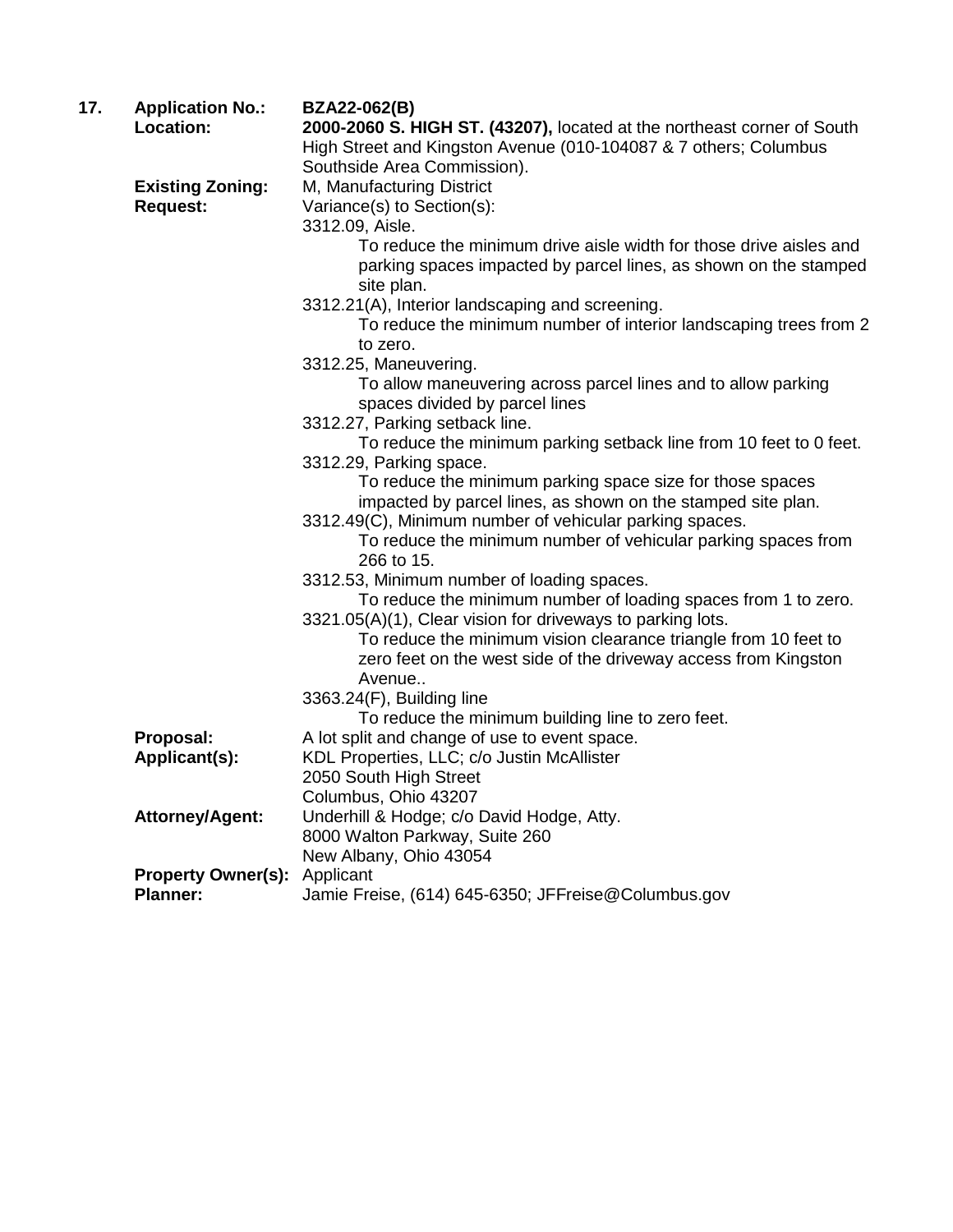| 18. | <b>Application No.:</b>   | <b>BZA22-063</b>                                                            |
|-----|---------------------------|-----------------------------------------------------------------------------|
|     | Location:                 | 1351 E. MOUND ST. (43205), located on the south side of East Mound          |
|     |                           | Street approximately 115 feet east of Kimball Place (010-032454; Near       |
|     |                           | East Area Commission).                                                      |
|     | <b>Existing Zoning:</b>   | R-3, Residential District                                                   |
|     | <b>Request:</b>           | Variance(s) to Section(s):                                                  |
|     |                           | 3332.05(A) (4), Area district lot width requirements                        |
|     |                           | To reduce the required lot width from 50 feet to 31.5 feet.                 |
|     |                           | 3332.13, R-3 area district requirements                                     |
|     |                           | To reduce the minimum lot area from 5,000 square feet to 3,000              |
|     |                           | square feet.                                                                |
|     | Proposal:                 | A lot combination from land split from the lot located at 494 Kimball Place |
|     |                           | resulting in the addtion of an attached garage and a rear driveway.         |
|     | Applicant(s):             | Bexton Mack Properties, LLC c/o Beatrice Nokuri                             |
|     |                           | 1457 Bexton Loop                                                            |
|     |                           | Columbus, Ohio 43209                                                        |
|     | <b>Attorney/Agent:</b>    | Applicant                                                                   |
|     | <b>Property Owner(s):</b> | Applicant                                                                   |
|     | <b>Planner:</b>           | Steven Smedley, 614-645-6130; SFSmedley@Columbus.gov                        |
|     |                           |                                                                             |
|     |                           |                                                                             |
| 19. | <b>Application No.:</b>   | <b>BZA22-064</b>                                                            |
|     | Location:                 | 494 KIMBALL PL. (43205), located on the east side of Kimball Place          |
|     |                           | approximately 55 feet south of East Mound Street (010-019064; Near East     |
|     |                           | Area Commission).                                                           |
|     | <b>Existing Zoning:</b>   | R-3, Residential District                                                   |
|     | <b>Request:</b>           | Variance(s) to Section(s):                                                  |
|     |                           | 3332.05(A) (4), Area district lot width requirements                        |
|     |                           | To reduce the required lot width from 50 feet to 39.5 feet (existing        |
|     |                           | condition).                                                                 |
|     |                           | 3332.13, R-3 area district requirements                                     |
|     |                           | To reduce the minimum lot area from 5,000 square feet to 3,046              |
|     |                           | square feet.                                                                |
|     | Proposal:                 | A lot split that will contribute land to the lot located at 1351 East Mound |
|     |                           | Street.                                                                     |
|     | Applicant(s):             | Bexton Mack Properties, LLC c/o Beatrice Nokuri                             |
|     |                           | 1457 Bexton Loop                                                            |
|     |                           | Columbus, Ohio 43209                                                        |
|     | <b>Attorney/Agent:</b>    | Applicant                                                                   |
|     | <b>Property Owner(s):</b> | Ashley Lomax                                                                |
|     |                           | 494 Kimball Place                                                           |
|     |                           | Columbus, Ohio 43205                                                        |
|     | <b>Planner:</b>           | Steven Smedley, 614-645-6130; SFSmedley@Columbus.gov                        |